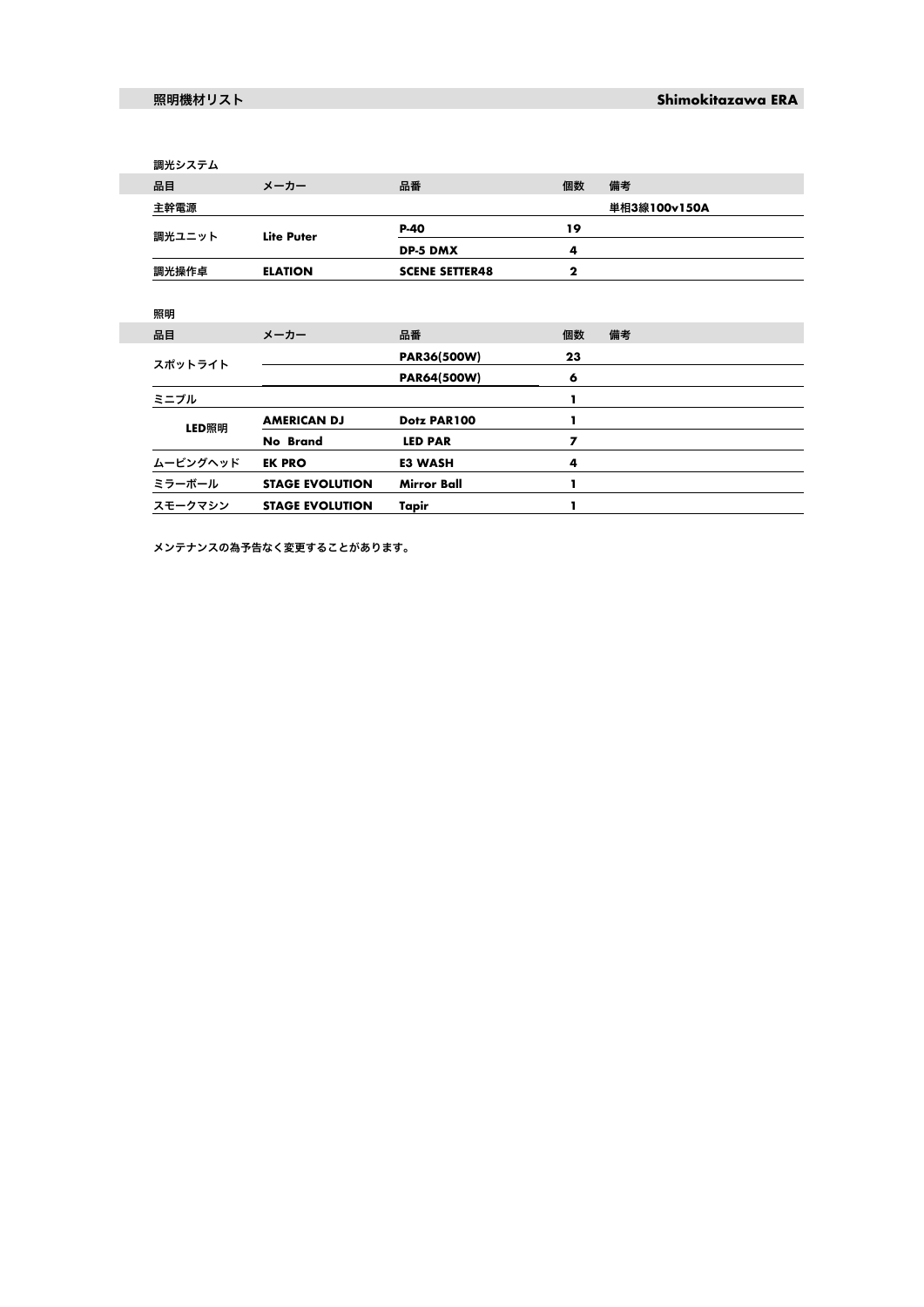| No             | <b>DESCRIPTION</b> |                 | <b>DIM</b><br>No |              |    | <b>DESCRIPTION</b>          |               | <b>DIM</b> |
|----------------|--------------------|-----------------|------------------|--------------|----|-----------------------------|---------------|------------|
| п              |                    |                 | #20              | з            | 25 |                             |               |            |
| $\mathbf{2}$   | UH                 |                 | #52              | $\mathbf{2}$ | 26 |                             |               |            |
| 3              |                    |                 | #73              | ı            | 27 |                             | Dimmer        | 25         |
| 4              |                    | Back            | #W               | 11           | 28 |                             | Red           | 26         |
| 5              | <b>PAR64</b>       | FS L            | #W               | 7            | 29 | <b>LEDPAR<sup>(1)</sup></b> | Green         | 27         |
| 6              |                    | <b>FSR</b>      | #W               | 16           | 30 | (stage)                     | Blue          | 28         |
| $\overline{ }$ |                    | <b>Back L</b>   | #W               | 8            | 31 |                             | White         | 29         |
| 8              |                    | <b>Back C</b>   | #W               | 9            | 32 |                             | <b>Strobe</b> | 30         |
| 9              | <b>PAR36</b>       | <b>Back R</b>   | #W               | 10           | 33 | LEDPAR2<br>(stage)          | Red           | 31         |
| 10             |                    | Search          | #W               | 13           | 34 |                             | Green         | 32         |
| 11             |                    | <b>BF</b>       | #W               | 23           | 35 |                             | <b>Blue</b>   | 33         |
| 12             |                    | S.S             | #W               | 14           | 36 |                             | <b>Dimmer</b> | 34         |
| 13             |                    | V٥              | #W               | 15           | 37 |                             |               |            |
| 14             |                    | Dr              | #W               | 12           | 38 |                             |               |            |
| 15             |                    | CL              | #W               | 6            | 39 |                             |               |            |
| 16             |                    | ミニブル            | #W               | 24           | 40 |                             |               |            |
| 17             |                    |                 |                  |              | 41 |                             |               |            |
| 18             |                    | Red             | 37               |              | 42 |                             |               |            |
| 19             | <b>LEDPAR</b>      | Green           |                  | 38           | 43 |                             |               |            |
| 20             | (Floor)<br>Blue    |                 | 39               |              | 44 |                             |               |            |
| 21             |                    |                 |                  | 45           |    |                             |               |            |
| 22             |                    |                 |                  | 46           |    |                             |               |            |
| 23             | <b>PAR36</b>       | CL <sub>2</sub> | #W               | 4            | 47 |                             |               |            |
| 24             |                    |                 |                  |              | 48 |                             |               |            |

## **Main DMX Controller : ELATION / SCENESETTER48**

## **Moving DMX Controller : ELATION / SCENESETTER48**

| No           | <b>DESCRIPTION</b>        |                | <b>DIM</b> | No | <b>DESCRIPTION</b>                  |                | <b>DIM</b> |
|--------------|---------------------------|----------------|------------|----|-------------------------------------|----------------|------------|
| ı.           | E <sub>3</sub><br>Wash(1) | Pan            | ı          | 25 | E <sub>3</sub><br>Wash <sub>3</sub> | Pan            | 27         |
| $\mathbf{2}$ |                           | Tilt           | 3          | 26 |                                     | Tilt           | 29         |
| 3            |                           | Pan Tilt speed | 5          | 27 |                                     | Pan Tilt speed | 31         |
| 4            |                           | <b>Dimmer</b>  | 7          | 28 |                                     | <b>Dimmer</b>  | 33         |
| 5            |                           | <b>Shutter</b> | 8          | 29 |                                     | Shutter        | 34         |
| 6            |                           | Red            | 9          | 30 |                                     | Red            | 35         |
| 7            |                           | Green          | 10         | 31 |                                     | Green          | 36         |
| 8            |                           | <b>Blue</b>    | 11         | 32 |                                     | <b>Blue</b>    | 37         |
| 9            |                           | White          | 12         | 33 |                                     | White          | 38         |
| 10           |                           | Zoom           | 13         | 34 |                                     | Zoom           | 39         |
| 11           | E <sub>3</sub><br>Wash2   | Pan            | 14         | 35 | E <sub>3</sub><br>Wash(4)           | Pan            | 40         |
| 12           |                           | Tilt           | 16         | 36 |                                     | Tilt           | 42         |
| 13           |                           | Pan Tilt speed | 18         | 37 |                                     | Pan Tilt speed | 44         |
| 14           |                           | <b>Dimmer</b>  | 20         | 38 |                                     | <b>Dimmer</b>  | 46         |
| 15           |                           | <b>Shutter</b> | 21         | 39 |                                     | Shutter        | 47         |
| 16           |                           | Red            | 22         | 40 |                                     | Red            | 48         |
| 17           |                           | Green          | 23         | 41 |                                     | Green          | 49         |
| 18           |                           | <b>Blue</b>    | 24         | 42 |                                     | <b>Blue</b>    | 50         |
| 19           |                           | White          | 25         | 43 |                                     | White          | 51         |
| 20           |                           | Zoom           | 26         | 44 |                                     | Zoom           | 52         |
| 21           |                           |                |            | 45 |                                     |                |            |
| 22           |                           |                |            | 46 |                                     |                |            |
| 23           |                           |                |            | 47 |                                     |                |            |
| 24           |                           |                |            | 48 |                                     |                |            |

Last Update : 2022.3.15